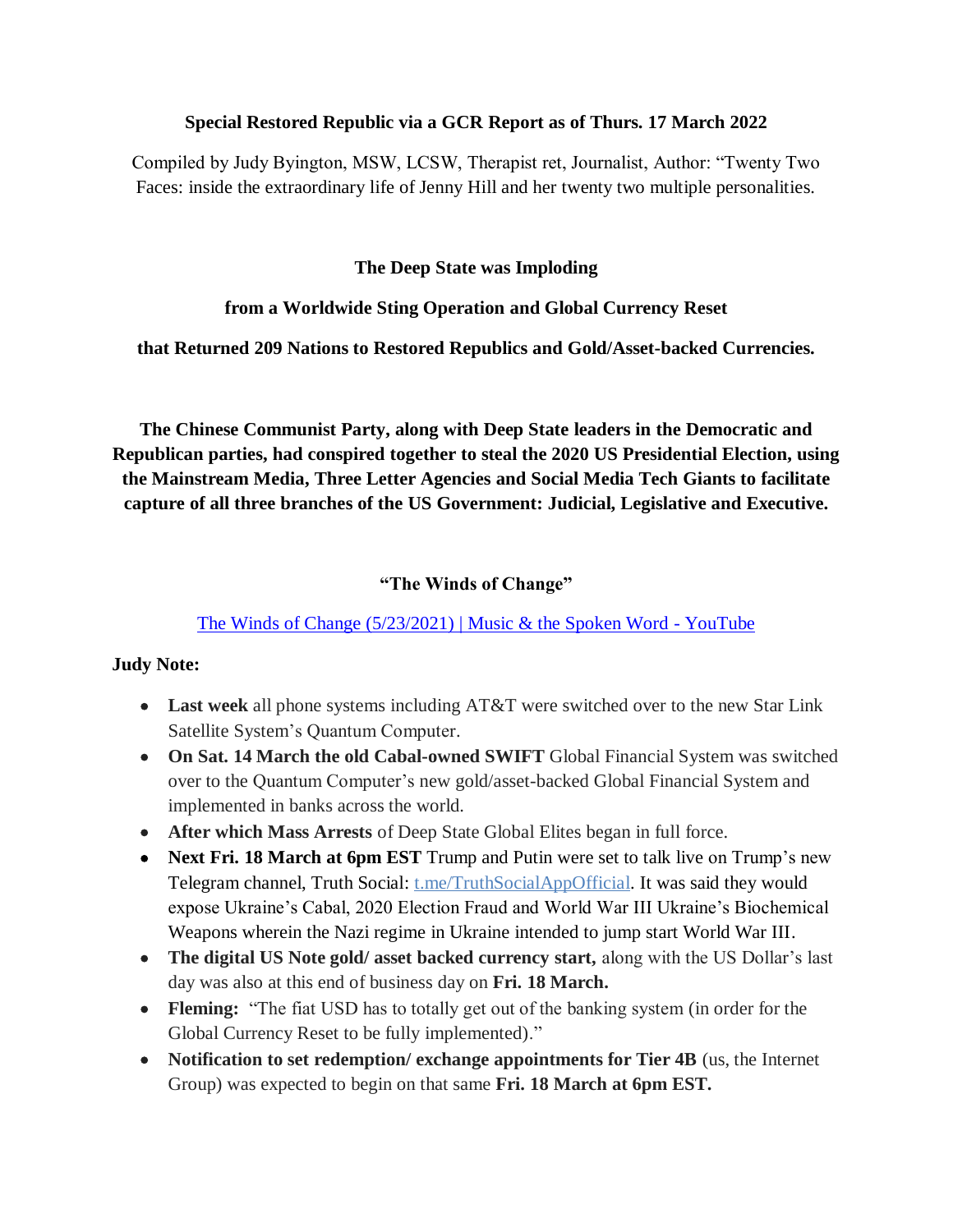## **A. The Plan as per the White Hats:**

- In 2016 the U.S. Military Intel knew that the Chinese Communist Party had already created plans to steal the 2020 Presidential Election. They also knew several leaders in both the Democratic and Republican parties would cooperate in the CCP's plan to steal the election using the Mainstream Media, three letter agencies and Social Media Tech Giants to facilitate a foreign Operation to capture all three branches of the United States Government (Judicial, Legislative and the Executive).
- **A Devolution Plan** was put in place by the U.S. Military a confirmed process to secretly maintain and save President Donald Trump's Administration.
- **Inside workings of the Plan,** Trump and General Flynn gave power to Ezra Cohen Watnick – a very interesting person with the highest civilian clearance inside Military Operations, Intelligence networks and Operations. Watnick was also given the highest power of giving out declassified information.
- **The Devolution Plan** involved secret operations of replacing politicians, senior key officials, high ranking Generals, Admirals and officers.
- **A large operation took place** to ensure the 2020 Election was given to Joe Biden, who was forced to play a part in this World Military Sting Operation.
- **In early 2020 the Military took full control** when the foreign power CCP released the Bio-weapon Virus COVID-19 SARS.
- **This was a confirmed Marker of the CCP"s plan** for the takeover of the US of America in coherence with the Obama Admin./Vatican/Rothschild, ect.
- **In that moment the Military swore to protect the Constitution** of the United States and enacted the first Stages of the Devolution Plan, therefore securing the Presidential Powers of the Chief and Commander of The United States Donald J. Trump.
- **The Plan was set in motion to monitor all foreign and domestic companies,** Tech, Medical, resources, trades, Banking, personnel, high elite political figures and all entities including the CIA and FBI which conspired in the CCP Foreign Operation.
- **You are currently in the re-Constitutional Phase** of the Devolution Plan, which was coming to the End. Keep strong, Patriots. Everything has meaning. You are watching the final parts of a movie where Military is the only way.

## **B. The Real News for Thurs. 17 March 2022:**

 **Imagine how many innocent children have been funneled through Biden"s Ukraine property Underground Tunnel** for decades for the Cabal – something Putin has vehemently opposed. Don't think for a second that this isn't one of the reasons for this liberation. It's always about the sexually abused, neglected, tortured and murdered children. Putin: "We are rescuing Biden's victims from the Global Child Trafficking Network"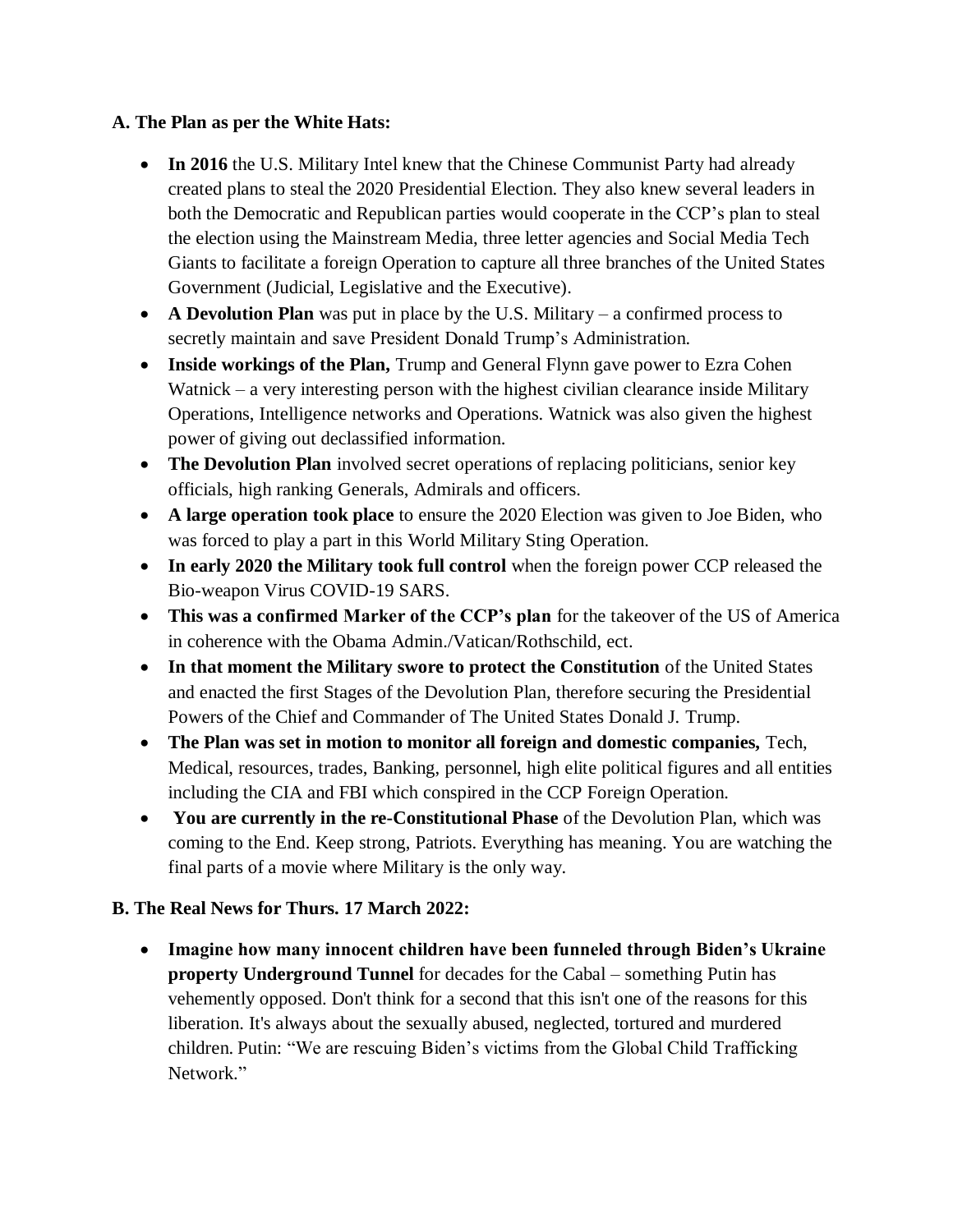- **An excerpt from The New World Order** published by Ralph Eprson in 1989 mentions 5G and the vaccine.
- **Australia: Scorching two part interview with Riccardo Bosi of Australia One Party** on a range of topics...weather modification, corporate and government corruption, five eyes, espionage, pedos, Ukraine/ Khazakstan head of the snake, Afghanistan, Red Cross, transhumanism, Sovereignty, new administrative structure, Russiagate, and 'The Don" Trump. **(Part 1)** [https://rumble.com/vxe1m4-how-the-real-world-works-with-riccardo](https://rumble.com/vxe1m4-how-the-real-world-works-with-riccardo-bosi-part-12-13322.html)[bosi-part-12-13322.html](https://rumble.com/vxe1m4-how-the-real-world-works-with-riccardo-bosi-part-12-13322.html) **(Part 2)** [https://rumble.com/vxgvn6-down-on-them-like-a-ton](https://rumble.com/vxgvn6-down-on-them-like-a-ton-of-bricks-riccardo-bosi-part-22-13322.html)[of-bricks-riccardo-bosi-part-22-13322.html](https://rumble.com/vxgvn6-down-on-them-like-a-ton-of-bricks-riccardo-bosi-part-22-13322.html)
- **DEVOLVED | Vol 3 - A New Cold War:** If the **2020 US Presidential Election** was rigged against Donald Trump, is it possible the military was prepared well in advance of this election to monitor for fraud? [https://rumble.com/vxlb3f-devolved-vol-3-a-new-cold](https://rumble.com/vxlb3f-devolved-vol-3-a-new-cold-war.html?mref=nmtun&mc=4m0ok)[war.html?mref=nmtun&mc=4m0ok](https://rumble.com/vxlb3f-devolved-vol-3-a-new-cold-war.html?mref=nmtun&mc=4m0ok)
- **Judy Note: Back in Nov. 2020** right after the rigged **2020 Election**, we knew that the Military had counted watermarked ballots and found Trump won by an over 80% margin – and in no surprise, the story never made the Mainstream Fake Media: [Biden Elected](https://beforeitsnews.com/politics/2020/11/biden-elected-president-of-a-defunct-us-inc-via-voter-fraud-3217433.html)  [President of a Defunct US Inc. Via Voter Fraud | Politics | Before It's News](https://beforeitsnews.com/politics/2020/11/biden-elected-president-of-a-defunct-us-inc-via-voter-fraud-3217433.html)  [\(beforeitsnews.com\)](https://beforeitsnews.com/politics/2020/11/biden-elected-president-of-a-defunct-us-inc-via-voter-fraud-3217433.html)
- **March Madness:** Ukraine & Knot Zs. Black Sun Occult. Nazi Infiltration. Op Paperclip> NASA> BUSH> CIA. Op Mockingbird. Sex Cult Abuser. Disney. Trafficking Arrests. Scientology. Operation Snow White. 7 Dwarfs. CIA. Saudi Executions. Putin. Xi Early Life. Pompeo. Taiwan. M.E.S.A. Logan Act. P.E.A.Ds. Bio-Warfare. Operation Crimson Mist. ChongQing. Faux-Chi. PLA. DONG. Treason. Qalerts on TRUTH SOCIAL 'q' Ep 1-14 Recordings:<https://t.me/EightQBall/1176>
- **EXPOSED:** Pentagon contractors worked in Ukrainian biolabs under a \$80 million program.
- **WalMart Stores are Military Bases with thousands of miles of Underground Tunnels** linking them. Special Forces WRAP Troops are cleaning the Underground Tunnels in a full combat process.

## **C. War in the Ukraine:**

- **Former Australian Special Forces Commander Riccardo Bosi on Ukraine**: "Ukraine is the center of the Deep State. It's the head of the snake and Vlad's taking the head off. Ukraine has been the center of the globalists for decades and decades...The CIA has been working in the Ukraine for 70 years. Ignore all the chatter about nuclear war and Russia's attempts to take over the globe. Completely the opposite. Do your own research and stop watching the mainstream media."
- **Russian Military and Republican Forces** meet refugees in the northwest of Mariupol. Everyone was going to parts controlled by Russian forces, while no one headed to parts controlled by Kiev forces.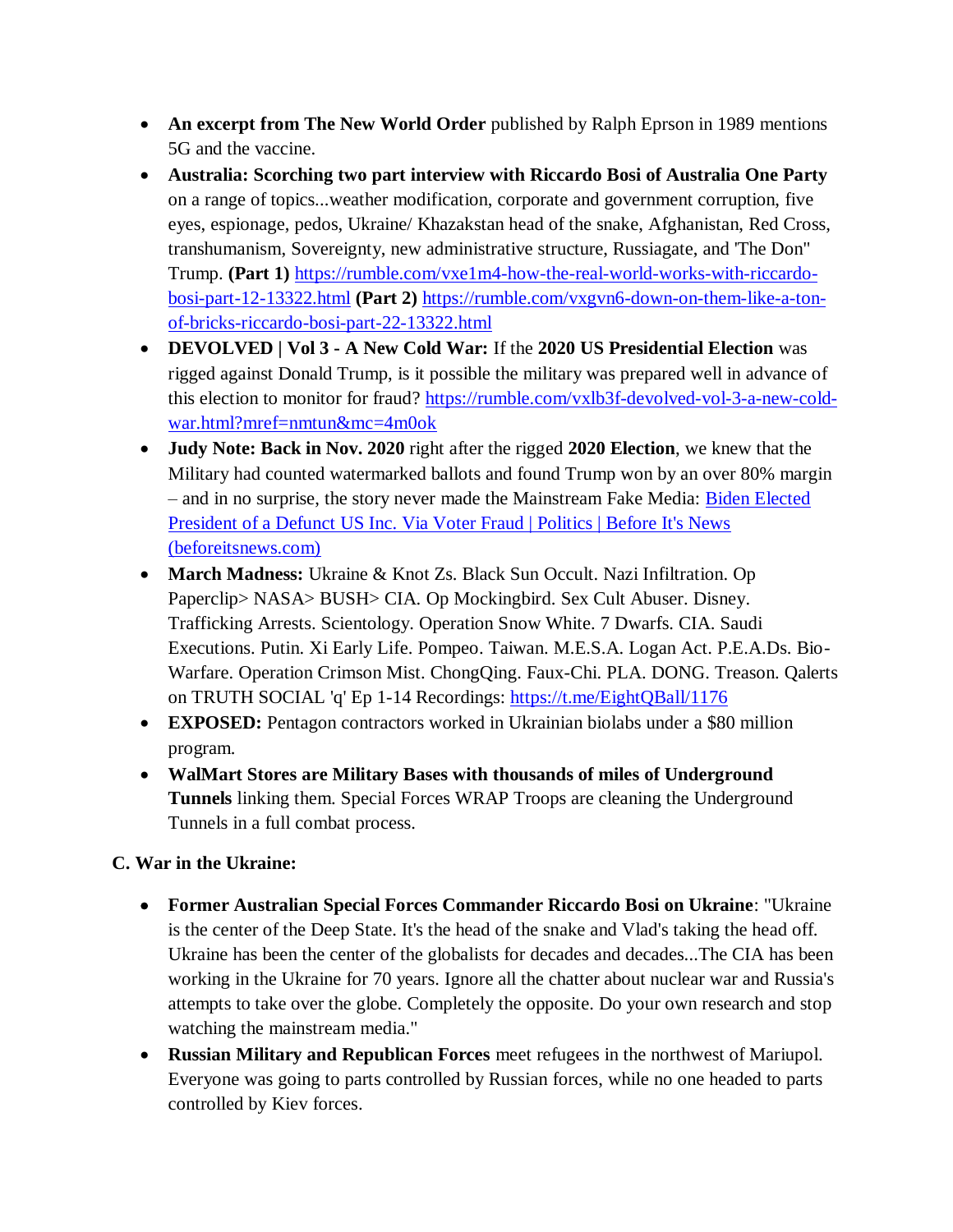- **Rocky News:** "Here is another case of propaganda luring contract soldiers in to fight on behalf of Ukraine only to find when they arrive the situation it was not what they signed up for. When they try to leave their passports are ripped up and they are dropped back off at the war zone. Lee Geun, a mercenary from South Korea, asked the South Korean Foreign Ministry to help him and his group escape from Ukraine where he arrived to participate in hostilities. Lee, a former captain of the Special Forces of the South Korean Navy and a popular blogger who fought on the side of the Armed Forces of Ukraine - is allegedly in the Lviv region and asked the South Korean Foreign Ministry to help him and his group go home. Lee tried to evacuate to Poland, but he was refused because he was on the territory of Ukraine illegally." <https://truthsocial.com/@rockymorningside>
- **The lives of the children of Donbass are worthless?** Deputy Permanent Representative of the Russian Federation to UNESCO Tatyana Dovgalenko, "To those who emotionally and eloquently described the suffering of the Ukrainian people, I want to say: yes, it is, yes, these sufferings are terrible. And yes, part of the Ukrainian people have been living in basements and bombings for 8 years. But you've always turned a blind eye to that. Do you think they're not human? And the children of Donbass, whose monument is installed on the Alley of Angels in Donetsk, their lives are worthless?" Dovgalenko ended her speech about the situation around Ukraine, Russophobia and how the world community for many years does not notice the victims among the civilian population in the Donbas at the hands of Ukrainian nationalists (Nazi's) by quoting Fyodor Tyutchev. The organization's CEO, Audrey Azoulay, appears to be speechless. <https://truthsocial.com/@rockymorningside>
- **General Flynn talks about the New World Order, Globalism and the "De-**Nazification of Ukraine': "What Putin talks about in Ukraine, this de-nazification of Ukraine… When you look at the results of WWII… and you pay attention to where did these people go? Where did these ideologies go? They didn't die. They just settled into different parts of Europe and they settled into different parts of the United States, actually."
- **A video of a Brazilian mercenary in Ukraine was filmed in a car heading for**  Poland: "I don't know what to say, Special Forces from all over the world, from France, from all over Europe, from South Korea, Chile, America and Canada. Guys, the whole world is there. There are Special Forces from all over the world. And then very simply, all I know is that they are all dead. They are all destroyed. You just can't understand one thing, how the plane shoots missiles at you. You can't understand. It's all over. Tt's all over. The whole part is destroyed." #IntelSlavaZ
- **Here is the answer:** <https://t.me/SpecialQForces/15964> ISIS, Nazis, Zionists Satanists on the ground in Ukraine:<https://t.me/SpecialQForces/15794> French Pedo Nazi Pussy: <https://t.me/SpecialQForces/15801> Russia Military targets only in precision strikes. No civilians. <https://t.me/SpecialQForces/14476>

### **D. Covid/Vax Hoax:**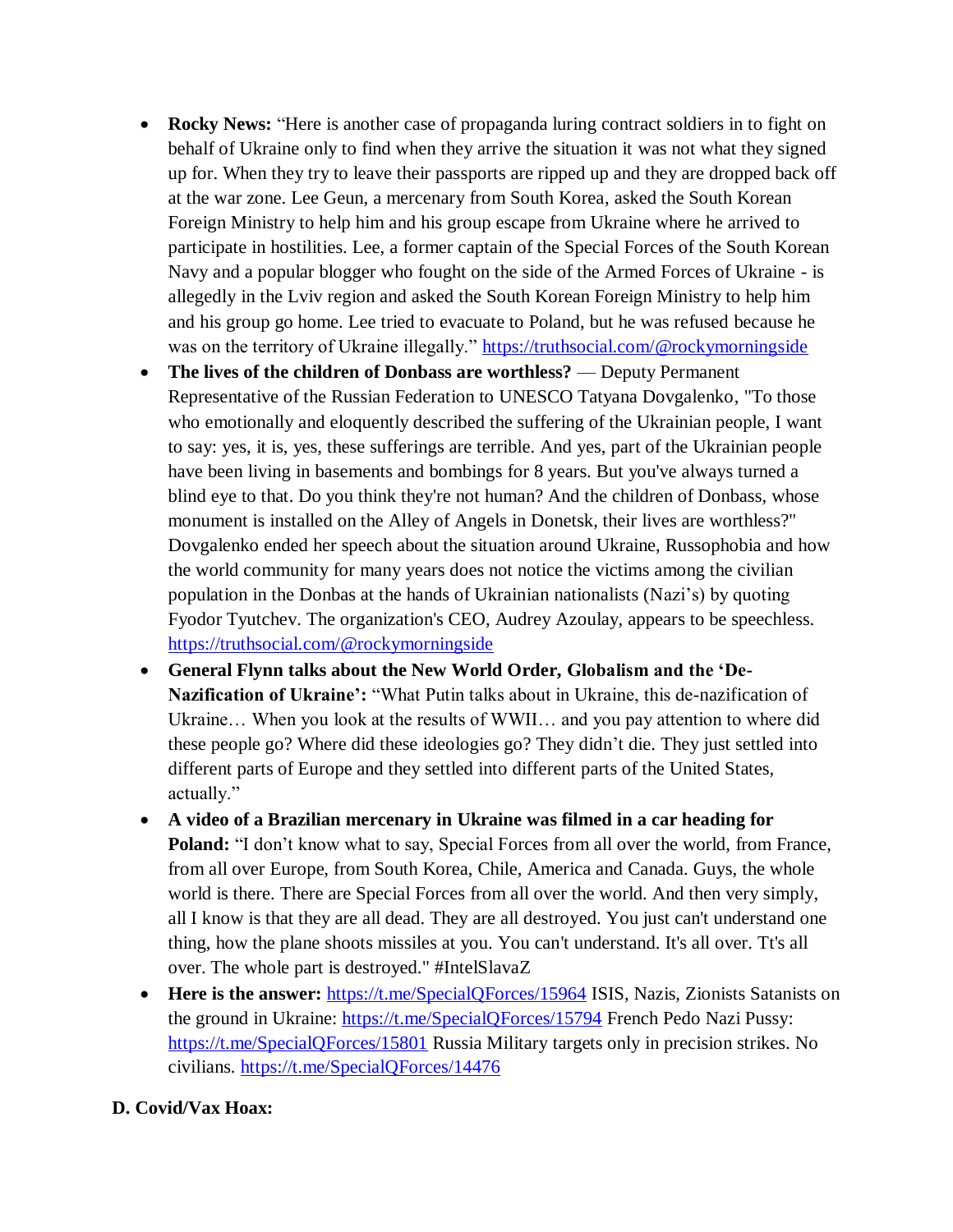- **Data from a Stanford Study** revealed that Spike Protein was present in the blood of vaccinated individuals.
- **Fauci Exposed:** <https://t.me/ExposeThePEDOSendTheCABAL/15856>

# **E. Global Food, Fuel and Goods Shortages:**

 **Puppet Actors Showing Their True Colors at a Time Of WAR - at a Time Gas Prices Are Highest.** Hollywood celebrities have signed a petition organized to urge the Royal Bank of Canada to stop financing the Coastal Gas Link, a gas pipeline set to cut through the Wet'suwet'en Territory in northwestern British Columbia without the consent of local hereditary chiefs. The petition, organized by Indigenous Climate Action, is signed by Mark Ruffalo [https://www.hollywoodreporter.com/t/mark-ruffalo/,](https://www.hollywoodreporter.com/t/mark-ruffalo/) Leonardo DiCaprio [https://www.hollywoodreporter.com/t/leonardo-dicaprio/,](https://www.hollywoodreporter.com/t/leonardo-dicaprio/) Taika Waititi [https://www.hollywoodreporter.com/t/taika-waititi/,](https://www.hollywoodreporter.com/t/taika-waititi/) Scarlett Johansson [https://www.hollywoodreporter.com/t/scarlett-johansson/,](https://www.hollywoodreporter.com/t/scarlett-johansson/) Jane Fonda <https://www.hollywoodreporter.com/t/jane-fonda/> and Robert Downey Jr., alongside many other among actors, artists, athletes and musicians putting their name to the open letter that opposes the multibillion-dollar natural gas pipeline project. <https://truthsocial.com/@rockymorningside>

# **F. DUMBS and Underground Tunnels:**

 **In 2018 US Special Forces** began training to destroy the vast network of DUMBS and Underground Tunnels across the globe while saving the millions of children entrapped in them. These Special Forces have been destroying the DUMBS/ Adrenochrome production/ Bioweapon Labs since **2019.** This Invisible War was expected to last for years and years to come.

# **G. International Child Sex Trafficking:**

 **This guy is proud to announce that he is having an Adrenochrome infusion. Judy Note:** Adrenochrome is the blood of a traumatized child used by Satan worshippers to give them a "high" and prevent aging: <https://twitter.com/Chayenn72766251/status/1504128248736849926>

## **H. Global Financial Crisis:**

- **Be ready to lose all your money in Crypto**, EU regulators warn Reuters
- **Top Crypto Analyst** Issues Bitcoin (BTC) Warning, Predicts This Ethereum (ETH) Rival Could Crash by Over 50%.

# **I. Fri. 18 March 6 pm EST on Truth Social Trump and Putin are going live.**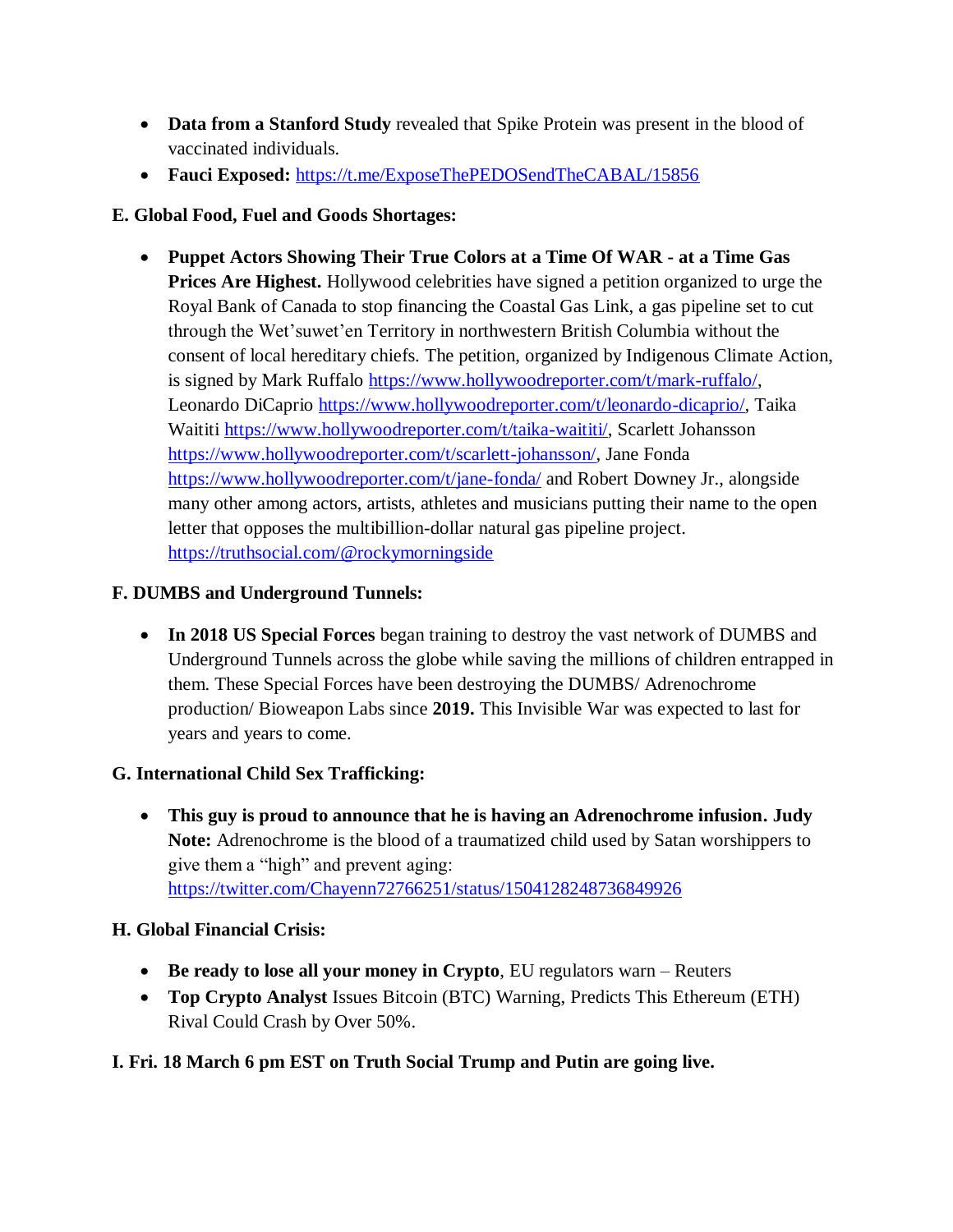- **The time has come!** Donald Trump and Vladimir Putin are coming back stronger than ever. They are going to talk about Ukraine's Cabal, the 2020 Elections, World War III and Ukraine's Biochemical Weapons on Truth Social **Fri. 18 March 6 pm EST.**
- **Join Truth Social:** t.me/TruthSocialAppOfficial

# **J. Wed. 16 March Putin:**

- **"I want ordinary citizens of Western states to hear me too.** They are now trying to convince you that all your difficulties are the result of some hostile actions of Russia. That from your wallet you need to pay for the fight against the mythical Russian threat. It's all a lie! And the truth is that the problems faced by millions of people in the West are the result of years of actions by the ruling elites in the West. Their mistakes, myopia and ambitions. These elites are not thinking about how to improve the lives of their citizens, they are obsessed with their selfish interests and super profits."
- **Putin says that they experimented with strains of none other than the Corona Virus.** He claims that there was a network of laboratories in Ukraine conducting military biological programs. My working theory is that they planned to unleash the next pandemic on the world from Ukraine and blame Russia for its origin. Remember that Gates "predicted" another pandemic just before Putin invaded.

## **K. Dangers of 5G radio waves:**

- **The latest studies confirm** what the cellular phone corporations do not want you to know. Even casual use of a cell phone can cause damage to DNA in sensitive areas of the brain.
- **A landmark study conducted by Dr. Henry Lai** of the University of Washington showed that even at low levels, exposure to radio frequency electromagnetic fields and radio frequencies (EMF/RF) caused DNA damage to brain cells of rats, resulting in loss of short and long-term memory and slower learning. He further noted:
- **"DNA damages in cells** could have an important implication on health because they are cumulative."
- **A study done at Penn State University** concluded that EMF exposure produced no effect for the "first few minutes, . . . then a cascade of microbial destruction occurs."

**L. Tues. 15 March Mel K & David Nino Rodriguez Catch Up On Geopolitical Truth In The Fog Of War**: [https://rumble.com/vxil8b-mel-k-and-david-nino-rodriguez-catch-up-on](https://rumble.com/vxil8b-mel-k-and-david-nino-rodriguez-catch-up-on-geopolitical-truth-in-the-fog-of.html)[geopolitical-truth-in-the-fog-of.html](https://rumble.com/vxil8b-mel-k-and-david-nino-rodriguez-catch-up-on-geopolitical-truth-in-the-fog-of.html)

**M. "Revealing Ukraine" by Oliver Stone 2019: "Revealing Ukraine" is the follow up of** "Ukraine On Fire" by the Oliver Stone Documentary about US government intervention in Ukraine. <https://odysee.com/@BrunoPuno:a/Ukraine:9454>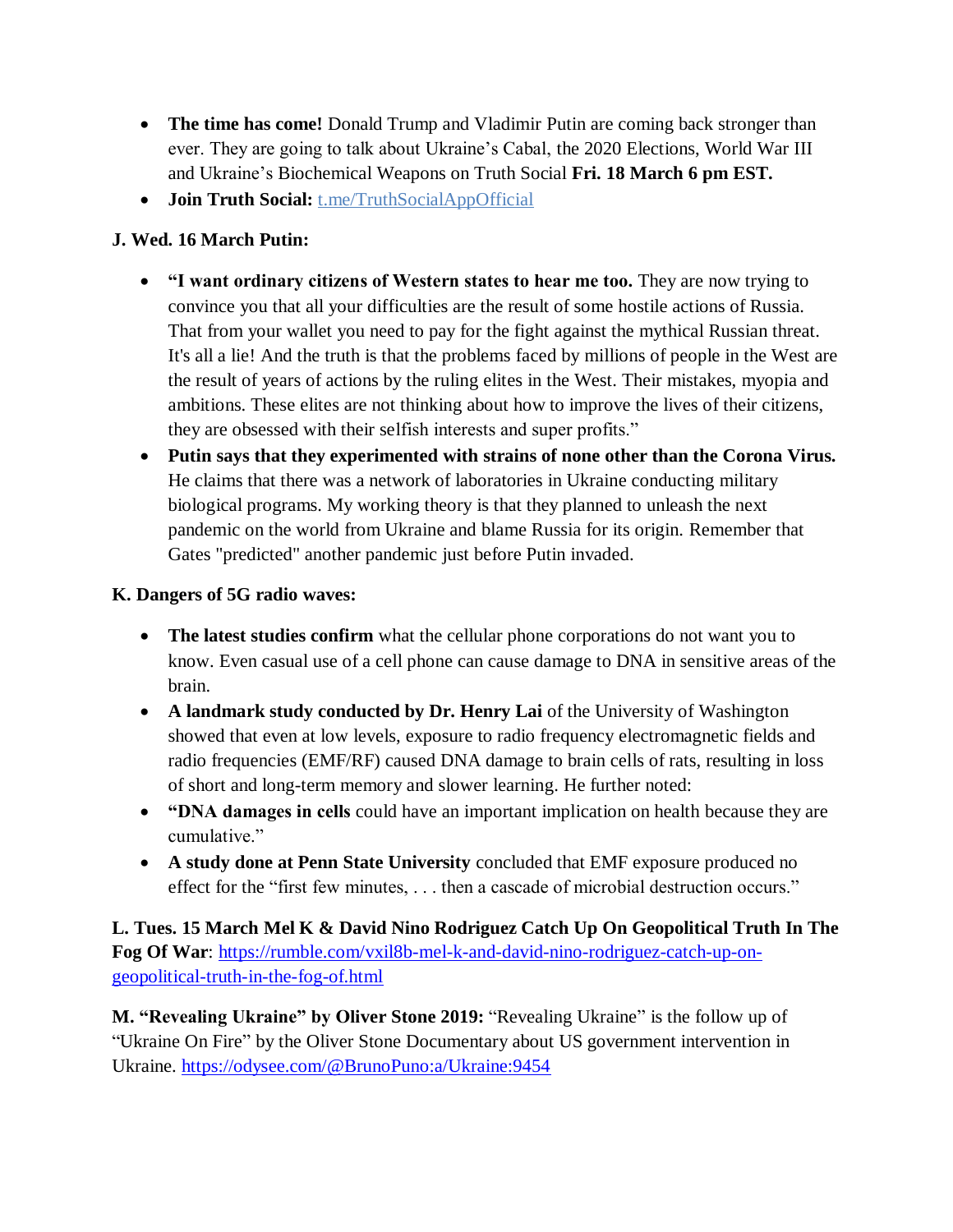- In 2014 Western Governments ordered the killing of 100 civilians by the Ukrainian Government. It was paid for by the Fed. <https://odysee.com/@BrunoPuno:a/Ukraine:9454>
- So called Ukrainian heros like the Klitschko-Brothers are in fact nothing but traitors to Ukraine (TC: 44:00). They are the biggest liars and most corrupt trash.
- **Dow Jones people supposedly helped Ukraine, but in fact were controlling Ukraine.** What they did to the country is exactly the same what they did to East Germany. They destroyed the most developed eastern Industry to use it as a market to sell their products of a lower quality and higher costs and to destroy Ukraine as a competitor. <https://odysee.com/@BrunoPuno:a/Ukraine:9454>
- **Ukraine has all resources they need** but the Dow Jones criminals like Joe Biden have destroyed Ukrainians ability to use its own resources. Instead they force Ukraine to buy American resources that were of a much lower quality at a higher price. <https://odysee.com/@BrunoPuno:a/Ukraine:9454>
- **Nazi Ukraine** was nothing more than the murderer of its own people and destroyer of it's own country.
- **For years Ukraine** has been run by a state owned Fake News a model (test-run) for the recent Covid-Terror?
- **For years Ukraine** has blamed their own mistakes on Russia.
- **Biden does the same**, and since 2014 has been behind the murder, terror and destroying of Ukrainian industry and economy.

**N. Leaked 49-page memo documents how Soros was behind Social Media censorship, The Liberty Beacon:** [https://www.thelibertybeacon.com/leaked-49-page-memo-documents-how](https://www.thelibertybeacon.com/leaked-49-page-memo-documents-how-soros-is-behind-social-media-censorship/)[soros-is-behind-social-media-censorship/](https://www.thelibertybeacon.com/leaked-49-page-memo-documents-how-soros-is-behind-social-media-censorship/)

- **David Brock** founded Media Matters through the help of George Soros. Together they created the watch dog group to attack Trump, plant stories through the media and censor all corporations and news sources and citizens who did not agree with the paid controlled Mainstream Media Agenda.
- **David Brock's gay lover James Alefantis** was the owner of Comet Ping Pong Pizzaria connected to Child Sex Trafficking, Hillary Clinton, Obama, Podesta.
- **Ping Pong** in homosexual group lingo means Anal Sex or anal play with toys.
- **David Brock"s Soros Media Matters, along with the CIA and Rockefellers** control all Networks, Social Medias and large parts of the Mockingbird News Mainstream Media. They killed the Comet Ping Pong story.
- **The Durham Report investigation** was reaching far corners of the Democratic National Committee Sex Trafficking Ring's blackmails, cover-ups, extortion, collusion and Treason under Soros, Obama, Hillary Clinton, David Brock and Podesta.

# **O. Soros-Davos Group Ordered Germany to Announce Another Lockdown:**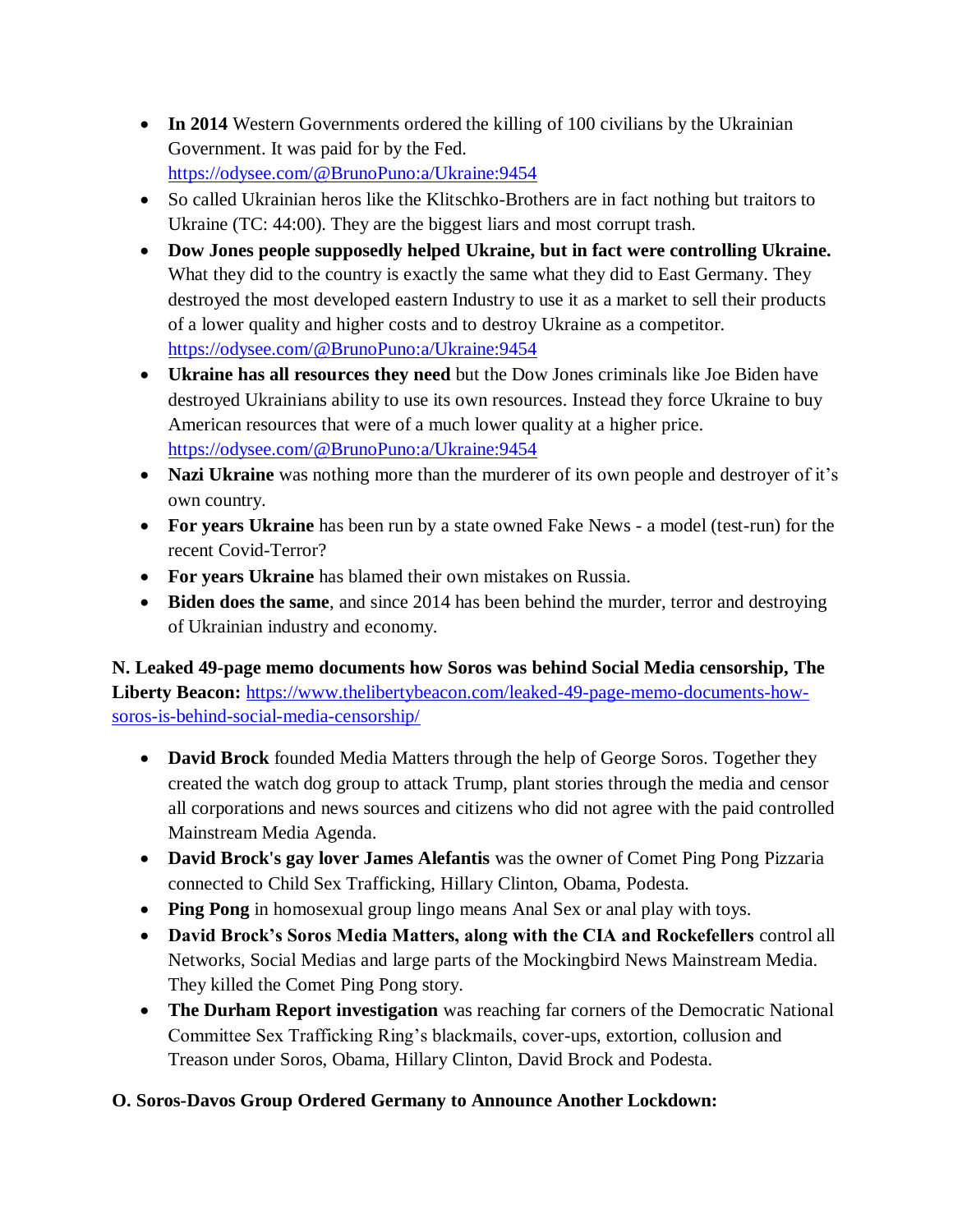- This next lockdown will connect Germans infection laws to new updated infection laws to be passed very soon.
- These new laws will have complete control over the full censorship of Germany and it's citizens and will be connected to seizing of assets, arrests, fines for anyone speaking out against the mandates, vaccines, pandemic and false information.
- This law is the result of too many people waking up to the truth of Russia destroying biological labs and exposure of the Davos Group in Europe.
- Europe/ NATO is trying hard to get US Troops Military into a full war in Europe and prevent the Deep State information from coming out.
- The Great Reset, mandatory Green Pass and digitally controlled Banking System run by the Davos Group and Deep State Banks is pushing Germany toward the new lockdown and more false Covid infection rates in the Media.

# P. **The CIA has finally admitted to having military personal in Ukraine and training groups and soldiers and Ukraine Nazis for war against Russia and for creating proxy wars with East Ukraine sectors over the past 8 years.**

- **As Russia was planning to release the documents** and footage of CIA training facilities and training operations through Ukraine, the Pentagon panicked and released the story first... portraying the CIA as heros training Ukraine Military forces.
- **What isn't told in the CIA released documents** is that the CIA had been training (OUN) Ukrainian West Nazi forces since 1950.
- **The CIA covered up** extractions of the Nazis leaders in west Ukraine who never faced War Crimes or Nuremberg Trials.
- **The CIA deliberately silenced** the Nuremberg Trials from talking about West Ukraine being financed by German Hitler Prescott Bush and Rockefellers Third Reich Regime who created the Nazi Regime in West Ukraine.
- **The new documents and Mainstream Media story** is painting the CIA as heros.

# **Q. The Deep State Cabal Worships Satan:**

- **The Cabal Deep State** deeply believes in many rituals and base their operations around Occult rituals.
- **Even the UN was a Satanic group** with their Lucifer Trust Foundation dedicated to the darkness of Satan.
- **As is the highest 33 Degree Mason** (the lower level Masons have no idea what the top elite Masons know and what they must do to get the unedited 33 Degree Mason book connected to Satan's light and killings).
- **The Deep State** has long dreaded this day and exposure of meaning behind the numbers, start of planet alignment and destruction of their 6,000 year reign of power. Long ago they knew about the Great Awakening when the year of 1776 Freedoms would be reborn.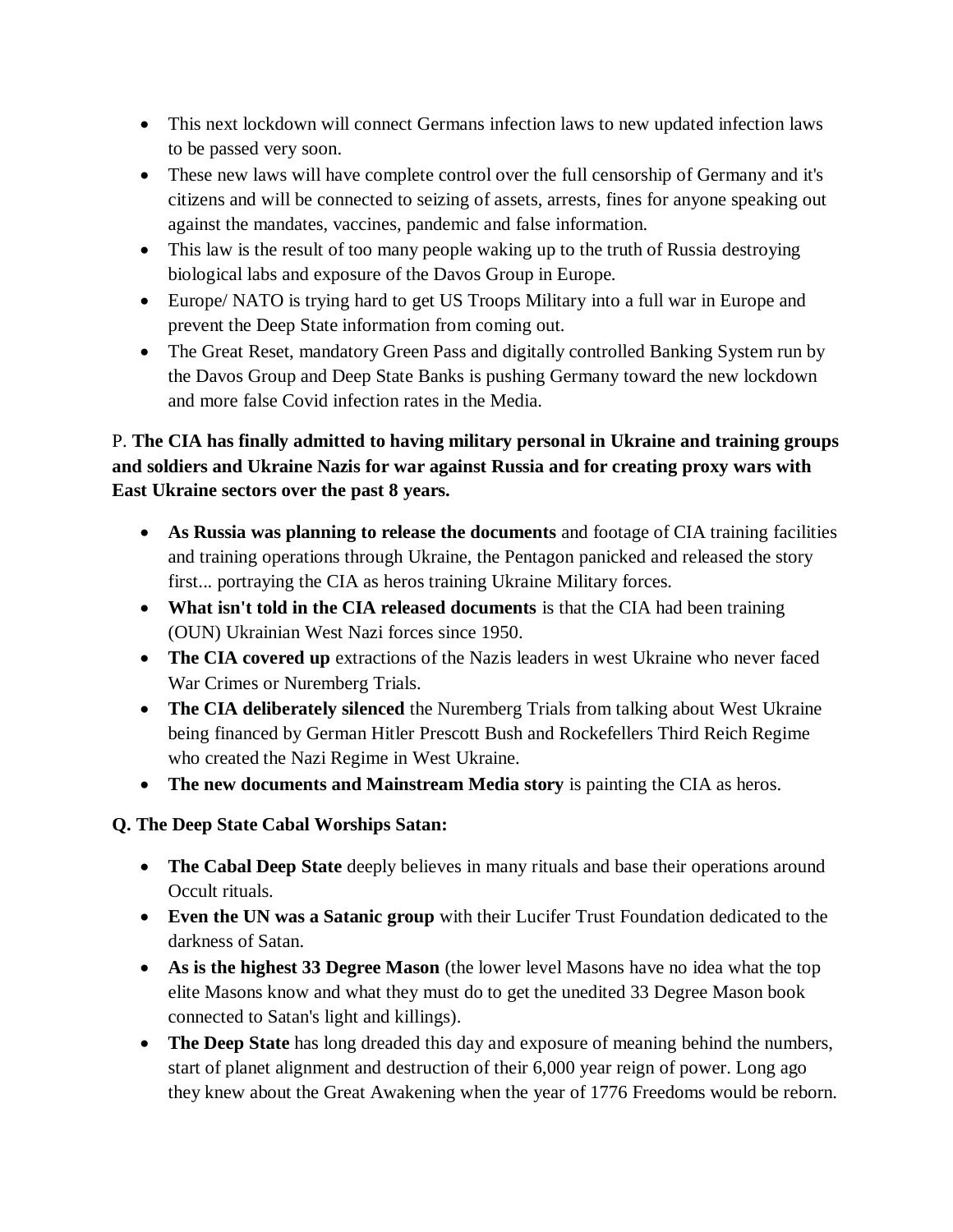### **R. Must See Videos:**

[Juan O' Savin: Major Situation Update With Sean Stone \(Must See Video\) | Alternative | Before](https://beforeitsnews.com/alternative/2022/03/juan-o-savin-major-situation-update-with-sean-stone-must-see-video-3769277.html)  [It's News \(beforeitsnews.com\)](https://beforeitsnews.com/alternative/2022/03/juan-o-savin-major-situation-update-with-sean-stone-must-see-video-3769277.html)

Disclosure: 'Everything They Don't Want You to Know' Found Here -Timing Is Everything! [\(Video\) | Alternative | Before It's News \(beforeitsnews.com\)](https://beforeitsnews.com/alternative/2022/03/disclosure-everything-they-dont-want-you-to-know-found-here-timing-is-everything-video-3769344.html)

X22Report - Next Week Boom! Panic [Mode! The Hunt Is On! Search & Destroy! -](https://beforeitsnews.com/opinion-conservative/2022/03/x22report-next-week-boom-panic-mode-the-hunt-is-on-search-destroy-must-video-3622334.html) Must Video | Opinion - [Conservative | Before It's News \(beforeitsnews.com\)](https://beforeitsnews.com/opinion-conservative/2022/03/x22report-next-week-boom-panic-mode-the-hunt-is-on-search-destroy-must-video-3622334.html)

**Thurs. 17 March Situation Update:** Mass Arrests - [Putin Arrests His Own FSB Intelligence -](https://beforeitsnews.com/beyond-science/2022/03/mass-arrests-putin-arrests-his-own-fsb-intelligence-mexico-arrests-el-huevo-drug-lord-celebrities-expose-pedophile-rings-evergreen-2-2454403.html) [Mexico Arrests "El Huevo" Drug Lord -](https://beforeitsnews.com/beyond-science/2022/03/mass-arrests-putin-arrests-his-own-fsb-intelligence-mexico-arrests-el-huevo-drug-lord-celebrities-expose-pedophile-rings-evergreen-2-2454403.html) Celebrities Expose Pedophile Rings - Evergreen 2 | [Beyond Science | Before It's News \(beforeitsnews.com\)](https://beforeitsnews.com/beyond-science/2022/03/mass-arrests-putin-arrests-his-own-fsb-intelligence-mexico-arrests-el-huevo-drug-lord-celebrities-expose-pedophile-rings-evergreen-2-2454403.html)

**S. "Twenty Two Faces: inside the extraordinary life of Jenny Hill and her twenty two multiple personalities,"** by Judy Byington, Foreword by Dr. Colin A. Ross, M.D. [RAW: Dr.](https://robertdavidsteele.com/dr-colin-ross/)  Colin Ross – [Robert David Steele](https://robertdavidsteele.com/dr-colin-ross/)

**Jenny Hill's witness to a Satanic Child Sacrifice Rite: [Woman Sees Human Sacrifice -](https://www.youtube.com/watch?v=F626Lsrdwg4)** [YouTube http://www.youtube.com/watch?v=F626Lsrdwg4](https://www.youtube.com/watch?v=F626Lsrdwg4) **Judy Note:** YouTube has fixed these links so they don't work. I suggest you goggle to connect to the link, or better yet use DuckDuckGo.

WARNING: Jenny gave a graphic description about how she at the tender age of five, was raped, tortured, forced to view a Child Sacrifice and save for Divine intervention, was almost killed herself – not unlike the sordid experiences of thousands of other child victims of Satanic Worshippers. Perpetrators giving homage to Satan appeared to be organized from the US Inc's CIA, Queen Elizabeth's, Illuminati Banking families' and Vatican's Ninth Circle Child Sacrifice Cult on down to the Clintons, Hollywood, Pizzagate and local teenage covens. They were funded by this same Cabal that ran our global monetary system – the very organization that was in the process of being brought down by activation of the Global Currency Reset and Restored Republics of the world. It's no wonder that President Trump has stated, "These people are sick."

### **T. Judy Note on the Satanic Ritual Abuse of Children in Your Neighborhood:**

**Since 1990** I have been doing investigations on the Satanic Ritual Abuse of children at the request of brave SRA Survivor-victims, who were witnesses to pedophile, torture and murder crimes of Satanic leaders and their covens. During this time I have found Satanists implanted in law offices, local police, county sheriff's offices and all the way up to the Attorney General Offices in my state and others and then the carnage went on to the internationally organized Ninth Circle Satanic Cult that runs out of the Vatican.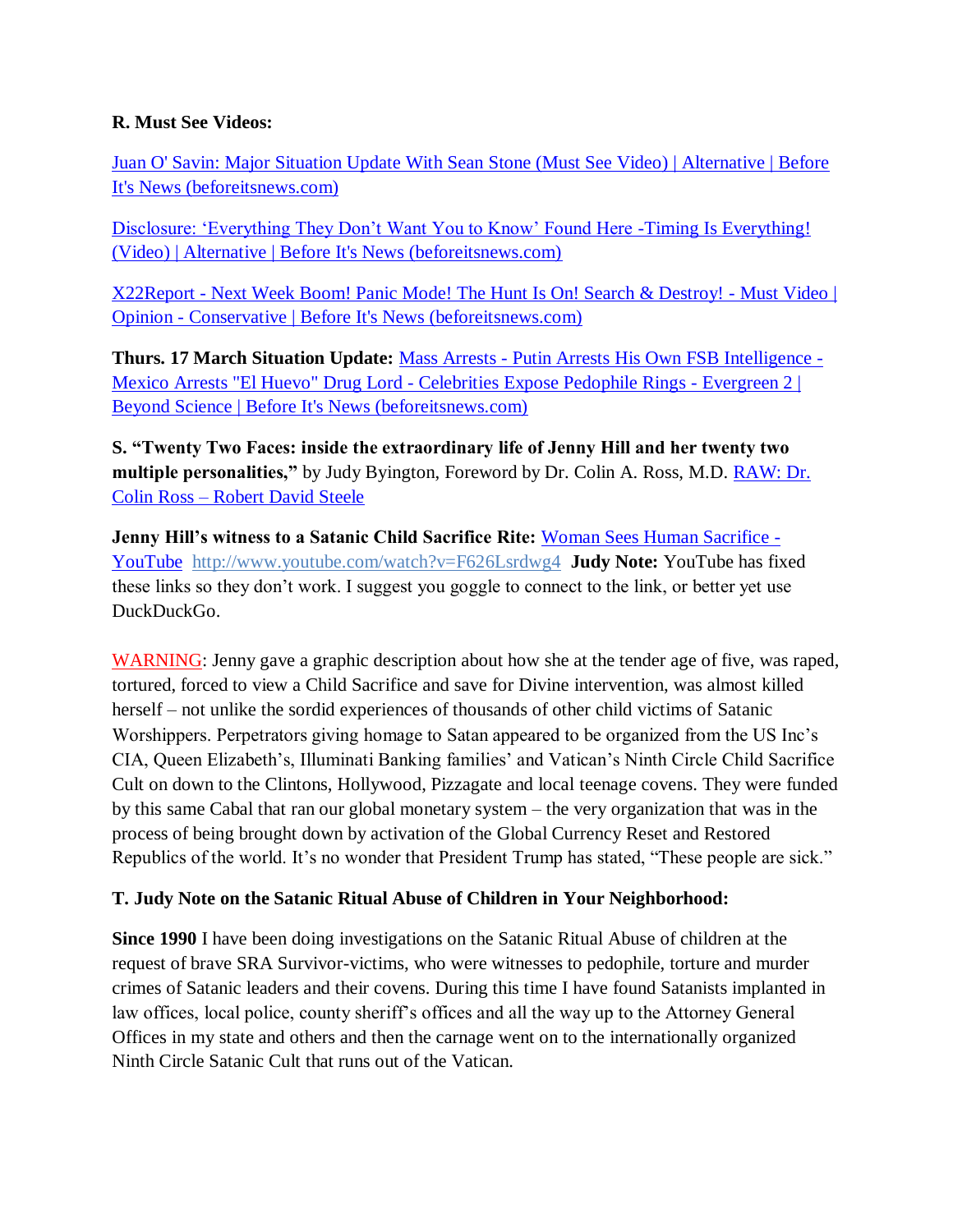There's certainly no help from US or other nation's government agencies, including the FBI or CIA perpetrators. These legal entities successfully negate even the opening of cases of the ritual abuse and murder of children, let alone do valid investigations.

To be honest and to my knowledge there was no safe place on either a local, national or international level that has been set up to report Satanic Crime – likely the main reason why local, national and international Satanic Covens so easily get away with the torture and murder of thousands of children on a regular basis.

**U. The following have been set up to report Crimes Against Children and incidents of human trafficking,** although I cannot verify as to the influence of Satanists within the organizations:

[https://wsbt.com/news/nation-world/crime-that-hides-in-plain-sight-fbi-releases-warning-signs](https://wsbt.com/news/nation-world/crime-that-hides-in-plain-sight-fbi-releases-warning-signs-of-human-trafficking?video=e56ba52a1b9d45ad8c8a033fd83fe480&jwsource=cl)[of-human-trafficking](https://wsbt.com/news/nation-world/crime-that-hides-in-plain-sight-fbi-releases-warning-signs-of-human-trafficking?video=e56ba52a1b9d45ad8c8a033fd83fe480&jwsource=cl)

**FBI Memphis (available 24 hours a day)** (901) 747-4300

**Submit an anonymous tip tips.fbi.gov.** 

**National Human Trafficking Resources Center Hotline** 1-(888)-373-7888.

**U.S. Immigration/ Customs Enforcement (ICE):** <https://www.ice.gov/webform/hsi-tip-form>

**Federal Human Trafficking Website:** <https://www.state.gov/humantrafficking/>

**Called to Rescue** 855-646-5484<http://www.calledtorescue.org/>

**Tim Ballard at Operation Underground Railroad:** <https://ourrescue.org/>

**Saving Innocence:** [https://savinginnocence.org](https://savinginnocence.org/) [https://www.youtube.com/watch?v=FT4tmI8YxCU&feature=emb\\_rel\\_end](https://www.youtube.com/watch?v=FT4tmI8YxCU&feature=emb_rel_end)

**US: Childhelp National Child Abuse Hotline** 1-800-422-4453

**USNCMEC Urgent victim help 24-Hour Hotline:** 1-800-843-5678

**Contact Interpol:** <https://www.interpol.int/Contacts/Contact-INTERPOL> <https://www.interpol.int/What-you-can-do/If-you-need-help>

**Europol Tipline** Tel.: +31 70 302 5000<https://www.europol.europa.eu/report-a-crime>

**EU Hotlines:** [https://ec.europa.eu/anti-trafficking/citizens-corner-national-hotlines/national](https://ec.europa.eu/anti-trafficking/citizens-corner-national-hotlines/national-hotlines_en)hotlines en

**Global: Human Trafficking Hotline Numbers:** [https://www.abolishion.org/human\\_trafficking\\_hotline\\_numbers](https://www.abolishion.org/human_trafficking_hotline_numbers)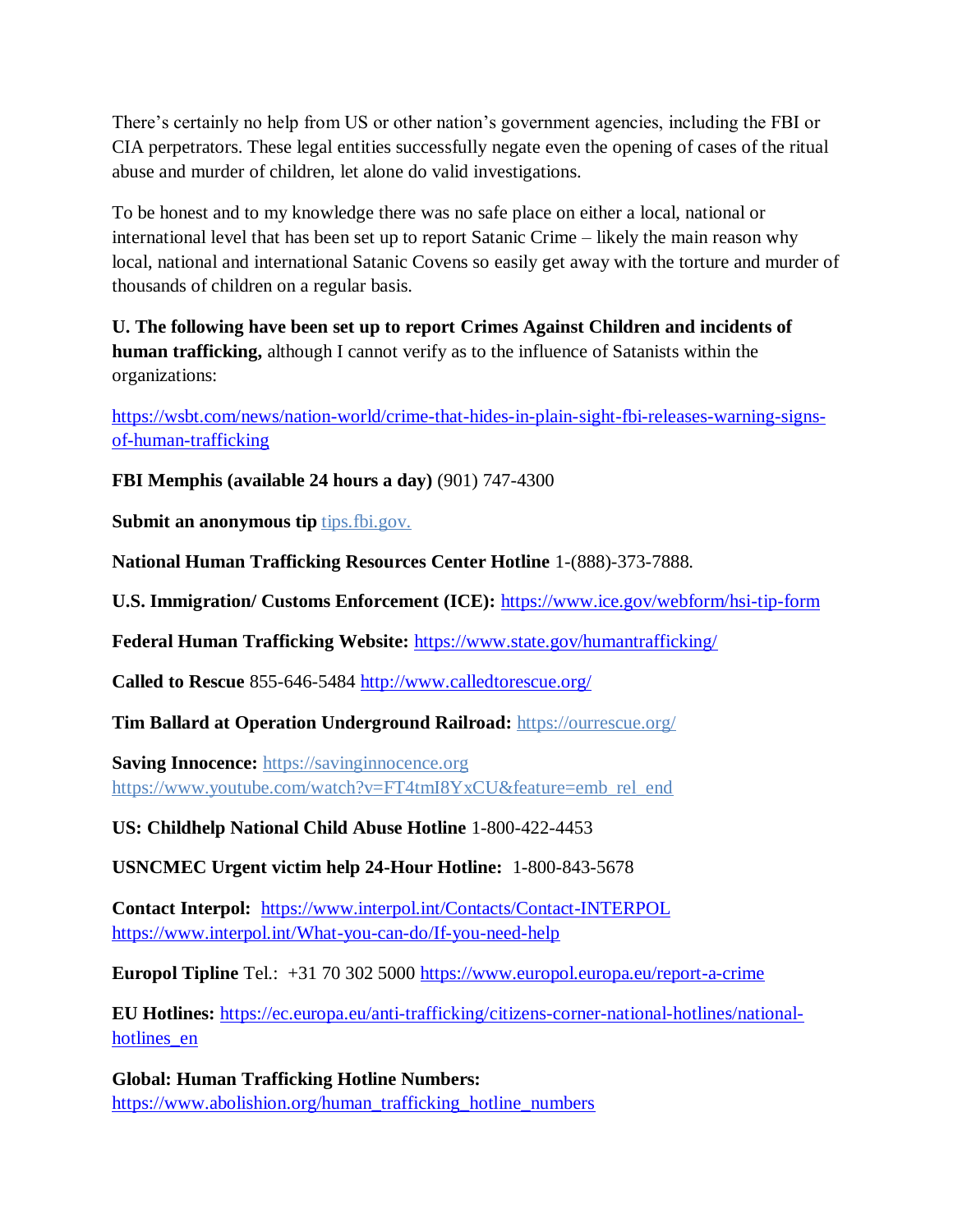## **Human Trafficking Help and Resources:** <https://trafficking.help/us/>

## **UK: Childhelp National Child Abuse Hotline** [BBC Action Line](https://www.bbc.co.uk/actionline)

### **V. The Global Currency Reset and NESARA/GESARA were all about the Children**

*It's not about the money. It's about the children – the thousands of malnourished and traumatized children who in honor of Satan, were being raped and murdered so their Elite Perpetrators could supposedly gain power and rule the world.* 

*The first official act President Trump made the morning before he was sworn into office was to pay a visit to CIA Headquarters and declare a war on an international Child Sex Trafficking Ring run by these global elites.* 

*Let us fast and pray for these millions of little ones who were right now being rescued from Cabal underground tunnels across the globe, and tortured and killed by Satanic Covens right next door. Let us also pray for those Military Troops worldwide who were risking their own lives to save them. The ancient doctrine of Fasting and Prayer was explained here at the 10:30:32 mark:* <https://www.youtube.com/watch?v=4Mb9gU6DmKs>

**W. Judy Note:** *I do not now, nor have I ever, received monies for writing my Updates and articles. The compensation has been in having outlets to help Save the Children by exposing truths about the very secretive Satanic Ritual Abuse, Pedophilia and Child Sacrifice that was rampant in our international society.*

*The above was a summary of information from the Internet. It would be up to the reader to do their own research and decide whether or not it was valid.*

*I will send the Safe Link Website out when I find out what it is, plus it will be posted on several Dinar Websites. It is my understanding that by linking into the Safe Link Website it will generate a Non Disclosure Agreement to sign in order to obtain redemption/ exchange appointments.*

*After signing that Non Disclosure I will be unable to email, post or talk to anyone about the exchange process for 90 days, so I will be going silent and taking those 90 days to get my humanitarian project organized and going.*

*This is not a goodbye. I expect to be working with many of you in the near future. I can't tell you how much I have enjoyed getting to know you. You will remain in my heart forever.*

*A huge Thank You to those dedicated and brave Intel providers who wished to remain unknown; to our Angel Martha who worked 24/7 to expose what's really going on; to humble Wildfire Lady who is adept at exposing the truth; to Brad who does great research; to Bonni B who exposes the underlying causes of what is really happening and to Ken who uncovers almost unlimited Intel on pedophilia to help us Save the Children.*